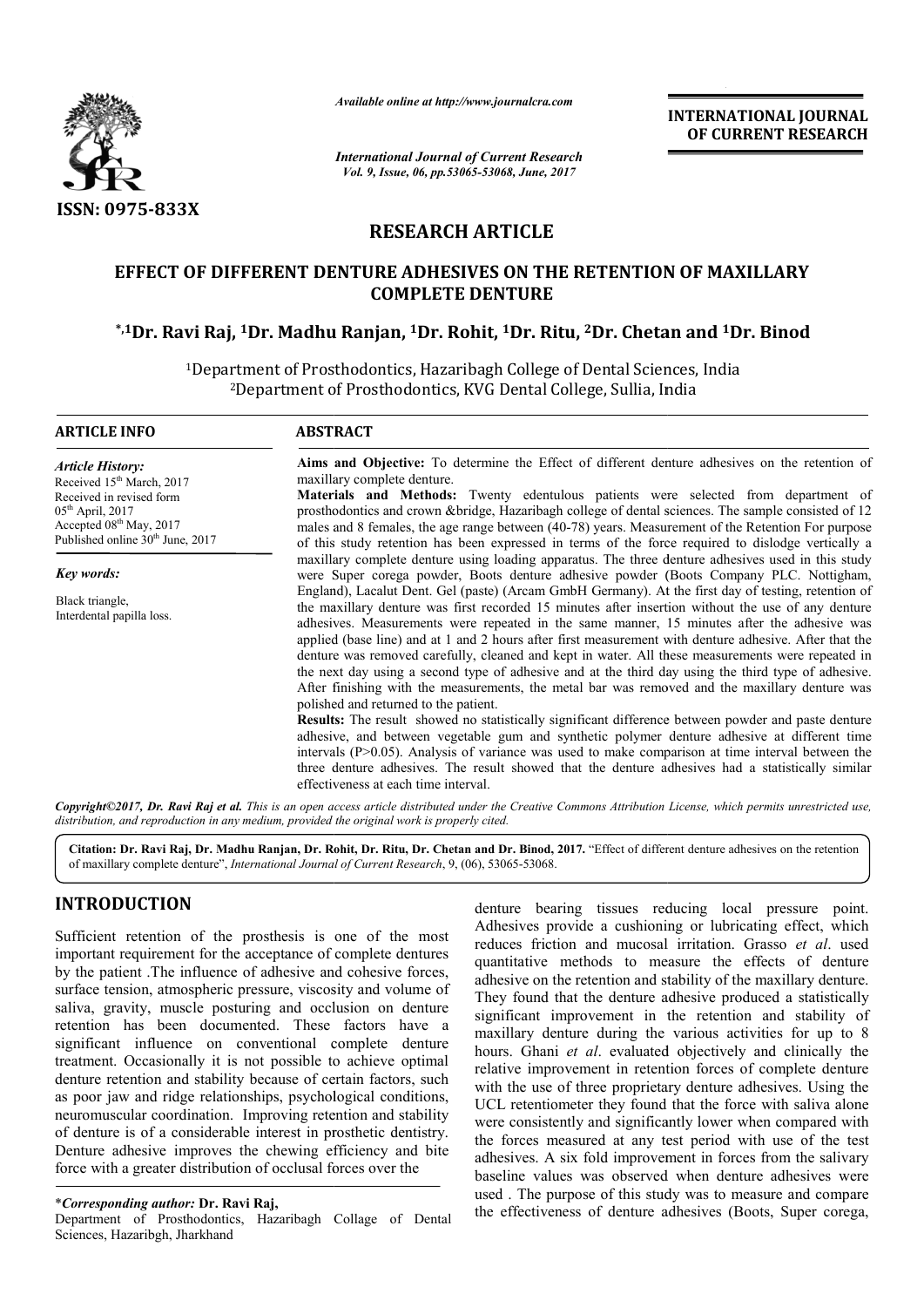and Lacalut denture adhesive) in a well fitting maxillary complete denture at various time intervals.

### **MATERIALS AND METHODS**

Twenty edentulous patients were selected from department of prosthodontics and crown & bridge, Hazaribagh College of dental sciences. The sample consisted of 12 males and 8 females, the age range between (40-78) years. Patients were selected according to the following criteria:

- 1. Patient has new maxillary complete denture, (1-4) week after first placement of dentures.
- 2. Patient has no or slightly unilateral, bilateral, distal or anterior under cuts on the maxillary arch.
- 3. Patient has satisfactory denture bearing tissue.
- 4. Patient has clinically satisfactory maxillary complete denture (well fitted) according to Kapur's criteria
- 5. The patient was willing to participate and cooperate through out the entire study.

Measurement of the Retention For purpose of this study retention has been expressed in terms of the force required to dislodge vertically a maxillary complete denture using loading apparatus. This apparatus consists of three parts, Metal bar (Part A) have round surface radius (3 mm) fixed to the palatal surface of maxillary denture base just below the plane of occlusion in the region relating to first and second molars teeth, using cold cure acrylic resin. Metal bar was served as a means of connecting to the attachment part. Attachment part (Part B) was used for all subjects. This part is square in shape of (5 mm), consists of three grooves (No. 1  $\&2$ ) (2 mm) deep for holding part A, groove No.3 for upper central incisors (lever center). Lever arm ratio is equal. Part (C) of loading apparatus consists of an adjustable stand and pulley (diameter 10 inch) . Over which a metal wire covered by rubber, a metal hook was attached to one end of wire to hold plastic container and the other end is attached to attachment part by screw. One day before the first measurement, denture was taken from the patient and a metal bar was fixed by cold-cure acrylic resin to the palatal surface then the denture was kept in water. So the patient did not use the denture before and during the three measurement days.

Germany) main components are mixed sodium/calcium salt of poly [vinyl methyl ether / maleic Anhydride], cellulose Gum and petrolatum. In testing operation, the patient's head was held firmly against the head rest support. Upper and lower dentures were inserted in patient's mouth and patient closed the jaw in centric occlusion. The attachment part was connected to metal bar and the loads were applied in the plastic until the dislodgment of the maxillary complete denture happens, then the weights of the loads were calculated. The same procedure was followed for all remaining patients. At the first day of testing, retention of the maxillary denture was first recorded 15 minutes after insertion without the use of any denture adhesives. Measurements were repeated in the same manner, 15 minutes after the adhesive was applied (base line) and at 1 and 2 hours after first measurement with denture adhesive. After that the denture was removed carefully, cleaned and kept in water. All these measurements were repeated in the next day using a second type of adhesive and at the third day using the third type of adhesive. After finishing with the measurements, the metal bar was removed and the maxillary denture was polished and returned to the patient. Adhesive amounts varied from (0.15-1) gm depending on physical formulation (powder or paste) and on the size of the individual denture. The powder adhesive was applied onto the whole of the moistened tissue surface of the complete denture in excess and the surplus dislodged by gentle tapping according to the manufacturer's recommendation. Paste denture adhesive was divided into 5 spots on the fitting surface of maxillary complete denture according to the manufacturer's recommendation.

### **RESULTS**

The results indicated the means of measurements of retention force of well fitting maxillary complete denture with saliva alone and at various time intervals with the use of the denture adhesives. Table(1) revealed that; the mean of measurements of retention force will increase with the use of denture adhesives and the retention force for both types of powder adhesive shown a decrease in the amount of retention with increase of time, while the paste denture adhesive showed an increase in retention with increase of the time of the experiment. The mean and standard deviation of the

**Table 1. The mean retention forces in grams of well fitting maxillary complete denture with saliva alone and at various time intervals with the use of the denture adhesives**

| Type of denture adhesive             | <b>Statistic</b> | Retention force with saliva alone | Retention force with using of<br>denture adhesives |             |                             |
|--------------------------------------|------------------|-----------------------------------|----------------------------------------------------|-------------|-----------------------------|
|                                      |                  |                                   |                                                    |             | Base line One hour Two hour |
| Boots denture adhesive powder        | X                | 848.5                             | 1700.95                                            | 1628.85     | 1557.5                      |
|                                      | SD.              | $2272 \pm$                        | $454.98 \pm$                                       | $433.1\pm$  | $428.68\pm$                 |
|                                      | $CV\%$           | 26.7                              | 26.7                                               | 26.6        | 27.5                        |
| Super corega denture adhesive powder | Х                | 841.1                             | 1708                                               | 1627.6      | 1567.2                      |
|                                      | SD.              | $224.68 \pm$                      | $446.7\pm$                                         | 432.7 $\pm$ | 418.6 $\pm$                 |
|                                      | $CV\%$           | 26.7                              | 26.1                                               | 26.5        | 26.7                        |
| Lacalut dent paste denture adhesive  | X                | 846.6                             | 1597.75                                            | 1636.65     | 1684.4                      |
|                                      | <b>SD</b>        | $225.2 \pm$                       | $406.9\pm$                                         | 419.8 $\pm$ | $447.4\pm$                  |
|                                      | $CV\%$           | 26.6                              | 25.4                                               | 25.6        | 26.5                        |

The three denture adhesives used in this study were Super corega powder (Stafford-Miller Ltd. Hatfield Herts, England) main components are carboxyethylcellulose, α hydroxyγhydroxy-poly[oxyethyleness]. Boots denture adhesive powder (Boots Company PLC. Nottigham, England) main component is Karaya gum. Lacalut Dent. Gel (paste) (Arcam GmbH

effectiveness of the denture adhesive at different time intervals showed that Super corega denture adhesive (powder) had greater effectiveness at baseline while Lacalut Dent paste had greater effectiveness at 2 hour time interval. Using paired student's t-test for the different values of retention revealed that there was a highly significant difference at  $(P < 0.01)$  in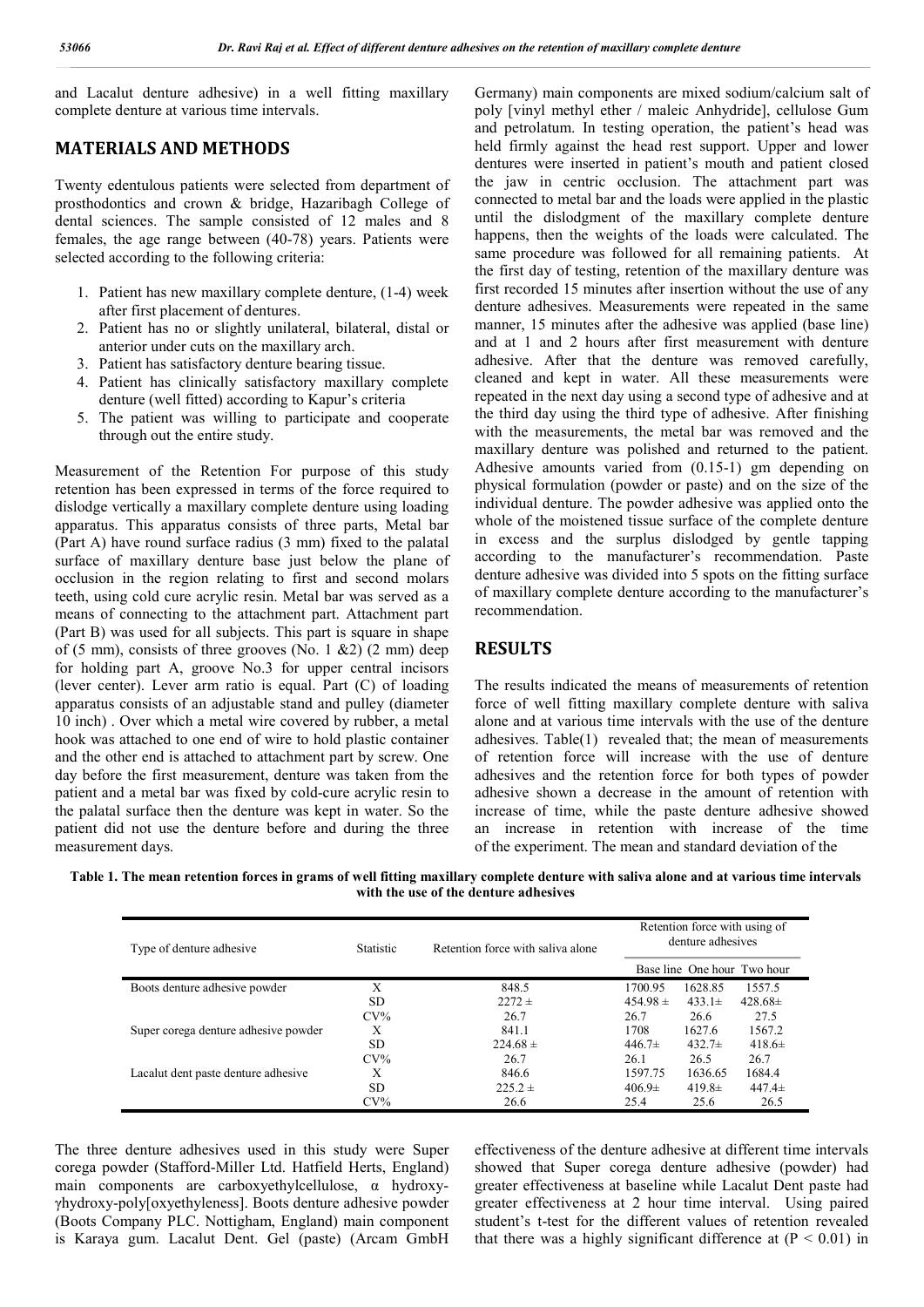the amount of retention for all types of adhesives in comparison with saliva. Whereas the one way analysis of variance of the retention forces at the three days of measurement revealed that there was no significant difference in the amount of the retention of maxillary complete denture with saliva alone (F = 0.0058, P > 0.05).

Paired t-test between the effectiveness of each type of the denture adhesive at different time intervals were performed. The result showed no significant difference  $(P > 0.05)$  between the effectiveness of each type of the denture adhesive at different time points. The ANOVA test showed that there is no significant difference among the effectiveness of the denture adhesive at the baseline, after 1 and 2 hour time interval  $(P >$ 0.05). Student paired t-test's were used to make comparison between powder denture adhesive (Boots and Super corega) and paste denture adhesive (Lacalut Dent), and between vegetable gum (Boots) and synthetic polymer denture adhesive (Super corega) at different time intervals. The result showed no statistically significant difference between powder and paste denture adhesive, and between vegetable gum and synthetic polymer denture adhesive at different time intervals (P>0.05). Analysis of variance was used to make comparison at time interval between the three denture adhesives. The result showed that the denture adhesives had a statistically similar effectiveness at each time interval.

### **DISCUSSION**

Several studies have been conducted to evaluate the effectiveness of the denture adhesives measured either subjectively or by determining the biting forces, or the forces required to dislodge a denture or palatal plate. In present study, the loading apparatus are used to dislodge a well fitting maxillary complete denture, because denture adhesives are indicated to be use for a well fitting properly fabricated complete denture and should not be used with ill fitting denture. With using a well fitting denture. the result become more precise in expression of the effectiveness of denture adhesive that is used according its indication by denture wearers. Mechanical interference, such as undercuts usually present in clinical situation would contribute further resistance to dislodgment in addition to vertical retention forces. So the dislodgment of well fitting denture in the presence of sever undercut required high force that might cause possible damage to the tissue or cause pain and discomfort to the patients. Since the retention forces were compared with and without the use of denture adhesives for the same subject it were not important to explore the effect of age and sex. The main components of denture adhesive are either vegetable gum as Karaya gum or synthetic polymers as carboxymethylcellulose (CMC). When Karaya gum or CMC come in contact with saliva, the hydrate material is formed and swells in presence of saliva / water and flows under pressure, thereby eliminating voids between denture base and bearing tissue. Hydrate material stick readily both the tissue surface of the denture and the mucosal surface of the basal seat, and increases the viscosity of the saliva. These actions markedly increase the retention of the complete denture. Statistically the difference between the effectiveness of each type of the denture adhesive at the different time intervals are nonsignificant  $(P>0.05)$ . These findings come in agreement with several authors. This is due to decrease of salivary flow in edentulous subjects with powder denture adhesive, maximum retention was achieved rapidly but its effect decreased with time due to the washing off effect of the

saliva. The paste denture adhesive behaved differently from powder. Paste denture adhesive which starts its action immediately and reach to accepted retention rapidly, its effectiveness increased gradually from base line and maximum retention was achieved at 2h-time interval. The oily medium in which the active ingredients of the paste are incorporated, delaying the rapid activation of paste denture adhesive, ultimately prolongs its duration of action and maintains the higher level of force achieved Boots denture adhesive (Karaya gum) showed to be less effective than that of Super corega (synthetic polymer) at all time intervals, but this difference is statistically not significant (P>0.05). Statistically there is no significant difference between the denture adhesives at all time intervals ( $P > 0.05$ ).

#### **REFERENCES**

- Adisman IK. 1989. The use of denture adhesives as an aid to denture treatment. *J Prosthet Dent*., 62:711-5.
- Celebic A, Knezovic-Zlataric D. 2003. A comparison of patient's satisfaction between complete and partial removable denture wearers. *J Dent*., 31:445-451.
- Chew CL, Boone ME, Swartz ML, Phillips RW. 1985. Denture adhesives: Their effects on denture retention and stability. *J Dent*., 13:152-9.
- Chong LC. 1983. Movement of maxillary complete dentures--a kinesiographic study. *J Dent*., 11:257-263. [Links]
- Compagnoni MA, de Souza RF, Leles CR. 2003. Kinesiographic study of complete denture movement related to mucosa displacement in edentulous patients. *Pesqui Odontol Bras*., 17:356-361.
- De Lucena SC, Gomes SG, Da Silva WJ, Del Bel Cury AA. 2011. Patients' satisfaction and functional assessment of existing complete dentures: correlation with objective masticatory function. *J Oral Rehabil*., 38:440-446.
- de Souza e Silva ME, de Magalhaes CS, Ferreira e Ferreira E. 2009. Complete removable prostheses: from expectation to (dis)satisfaction. *Gerodontology*, 26:143-149.
- de Souza RF, Marra J, Pero AC, Regis RR, Compagnoni MA, Paleari AG. 2009. Maxillary complete denture movement during chewing in mandibular removable partial denture wearers. *Gerodontology*, 26:19-25.
- de Souza RF, Terada AS, Vecchia MP, Regis RR, Zanini AP, Compagnoni MA. 2012. Validation of the Brazilian versions of two inventories for measuring oral healthrelated quality of life of edentulous subjects. *Gerodontology*, 29:e88-e95.
- DeVengencie J, Ng MC, Ford P, Iacopino AM. 1997. In vitro evaluation of denture adhesives: Possible efficacy of complex carbohydrates. *Int J Prosthodont*., 10:61-72.
- Ellis JS, Pelekis ND, Thomason JM. 2007. Conventional rehabilitation of edentulous patients: the impact on oral health-related quality of life and patient satisfaction. *J Prosthodont.*, 16:37-42.
- Grasso JE, Rendell J., Gay T. 1994. Effect of denture adhesive on the retention and stability of maxillary dentures. *J Prosthet Dent*., 72:399-40
- Grasso JE. 1996. Denture adhesives: changing attitudes. *J Am Dent Assoc*., 127:90-96.
- Jonkman RE, van Waas MA, van 't Hof MA, Kalk W. 1997. An analysis of satisfaction with complete immediate (over) dentures. *J Dent*., 25:107-111.
- Kelsey CC, Lang BR, Wang RF. 1997. Examining patients' responses about the effectiveness of five denture adhesive pastes. *J Am Dent Assoc*., 128:1532-1538.